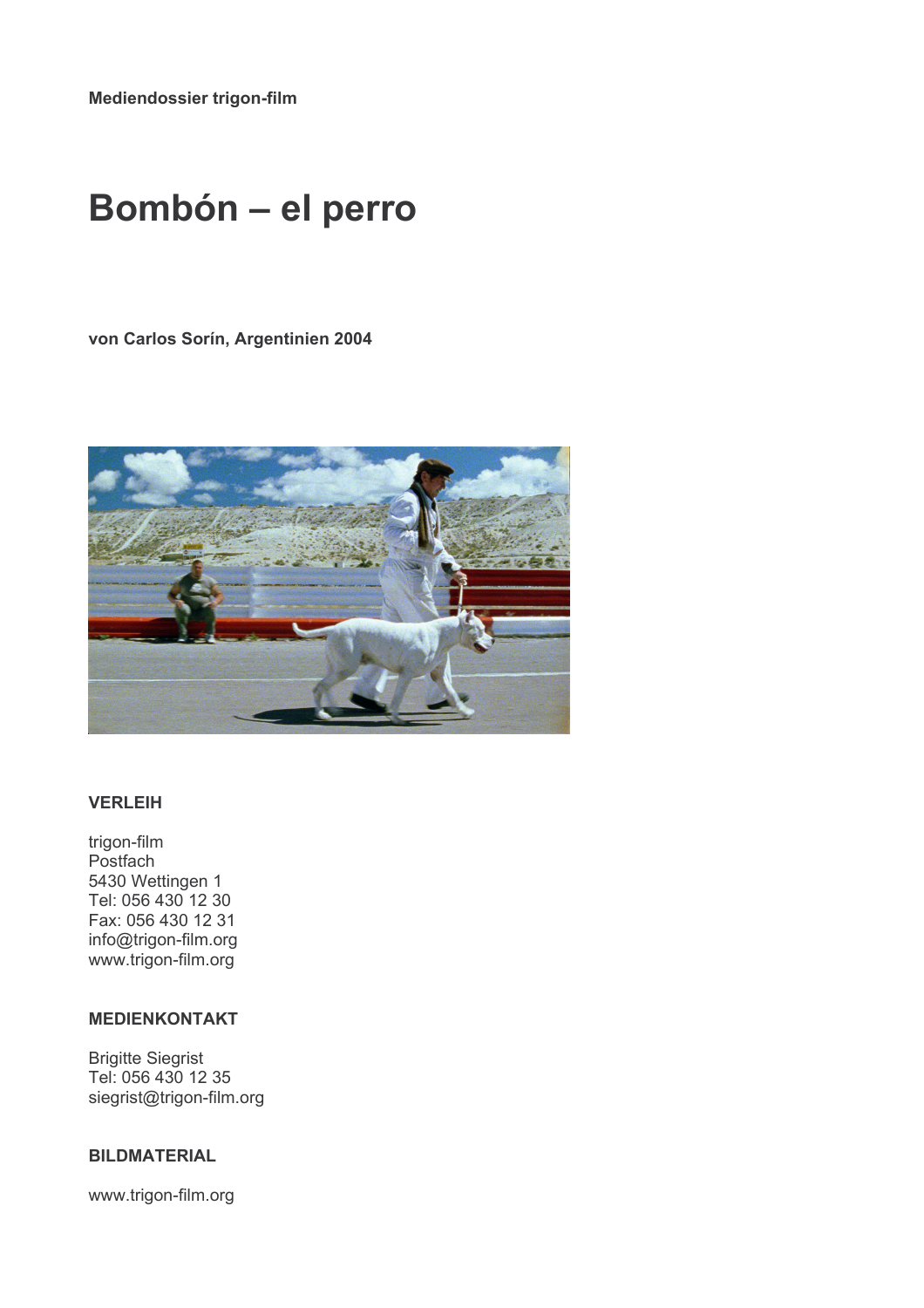# **MITWIRKENDE**

| Regie:                 | Carlos Sorín                       |
|------------------------|------------------------------------|
| Drehbuch:              | Santiago Calori, Salvador Roselli, |
|                        | Carlos Sorín                       |
| Kamera:                | Hugo Colace                        |
| Schnitt:               | Mohamed Rajid                      |
| Künstlerische Leitung: | Margarita Jusid                    |
| Ton:                   | Carlos Abbate,                     |
|                        | José Luis Díaz Ouzande             |
| Musik:                 | Nicolás Sorín                      |
| Produzent:             | Oscar Kramer                       |
| Co-Produzenten:        | Hugo Sigman, José María Morales    |
| Produktion:            | Guacamole Films, OK Films,         |
|                        | Wanda Vision und Chemo-Romikin     |
| Dauer / Format:        | 97 Minuten / 35mm / Farbe / 1:1,85 |
| Sprache:               | Spanisch/f/d                       |

# **DARSTELLENDE / ROLLEN**

| Juan Villegas          | Coco          |
|------------------------|---------------|
| <b>Walter Donado</b>   | Walter        |
| Gregorio               | Bombón        |
| Rosa Valsecchi         | Susana        |
| Micol Estévez          | Gracielita    |
| Kita Ca                | Gutsfrau      |
| <b>Pascual Condito</b> | Pascual       |
| Claudina Fazzini       | Claudina      |
| <b>Carlos Rossi</b>    | Der Verwalter |
| Mariela Díaz           | Die Tochter   |
| Sabino Morales         | Sabino        |
| Rolo Andrada           | Tucumano      |

# **FESTIVALS**

Filmfestival San Sebastián 2004: Preis der internationalen Filmkritik Festival des trois continents, Nantes: Montgolfière d'Argent und Bester Schauspieler (Juan Villegas)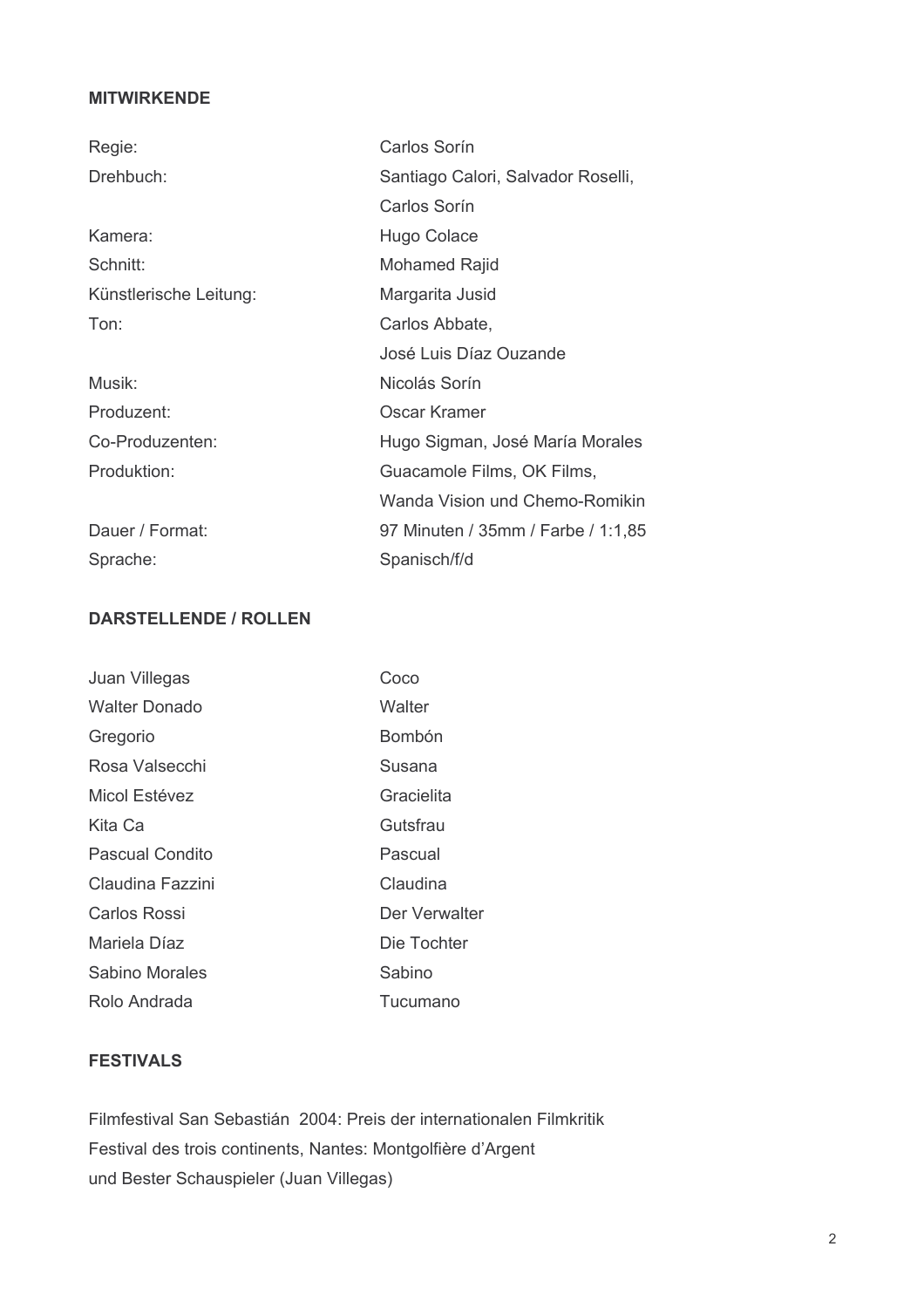# **Inhalt**

Juan ist arbeitslos mit 52. Ohne spezielle Bildung, bleibt dem liebenswürdigen Mann wenig Hoffnung. Die Messer mit selbst geschnitztem Knauf, die er zu verkaufen versucht, finden kaum Absatz. Aber Juan ist unterwegs in den irren Landschaften Patagoniens, und dies kann nie schaden, denn wer sich bewegt, begegnet auch anderen. Zum Beispiel einer jungen Frau, die wegen einer Panne am Strassenrand steht. Er kann ihr helfen und kommt nun auf den Hund, denn als Geschenk erhält Juan ein rassenreines Prachtstück von argentinischer Dogge, einen dogo argentino. Man hat bei den Schenkenden zwar eher das Gefühl, dass sie das geerbte Monstrum loswerden möchten. Bei ihm ist klar, dass der Hund ihn noch mehr einschüchtert, als es die Situation tut, in der er steckt. Jedenfalls beginnt nun eine der schönsten Beziehungsgeschichten zwischen einem Menschen und einem Hund, die die Filmgeschichte geschrieben hat. Juan Villegas als Juan ist umwerfend, Gregorio als Bombón unwiderstehlich.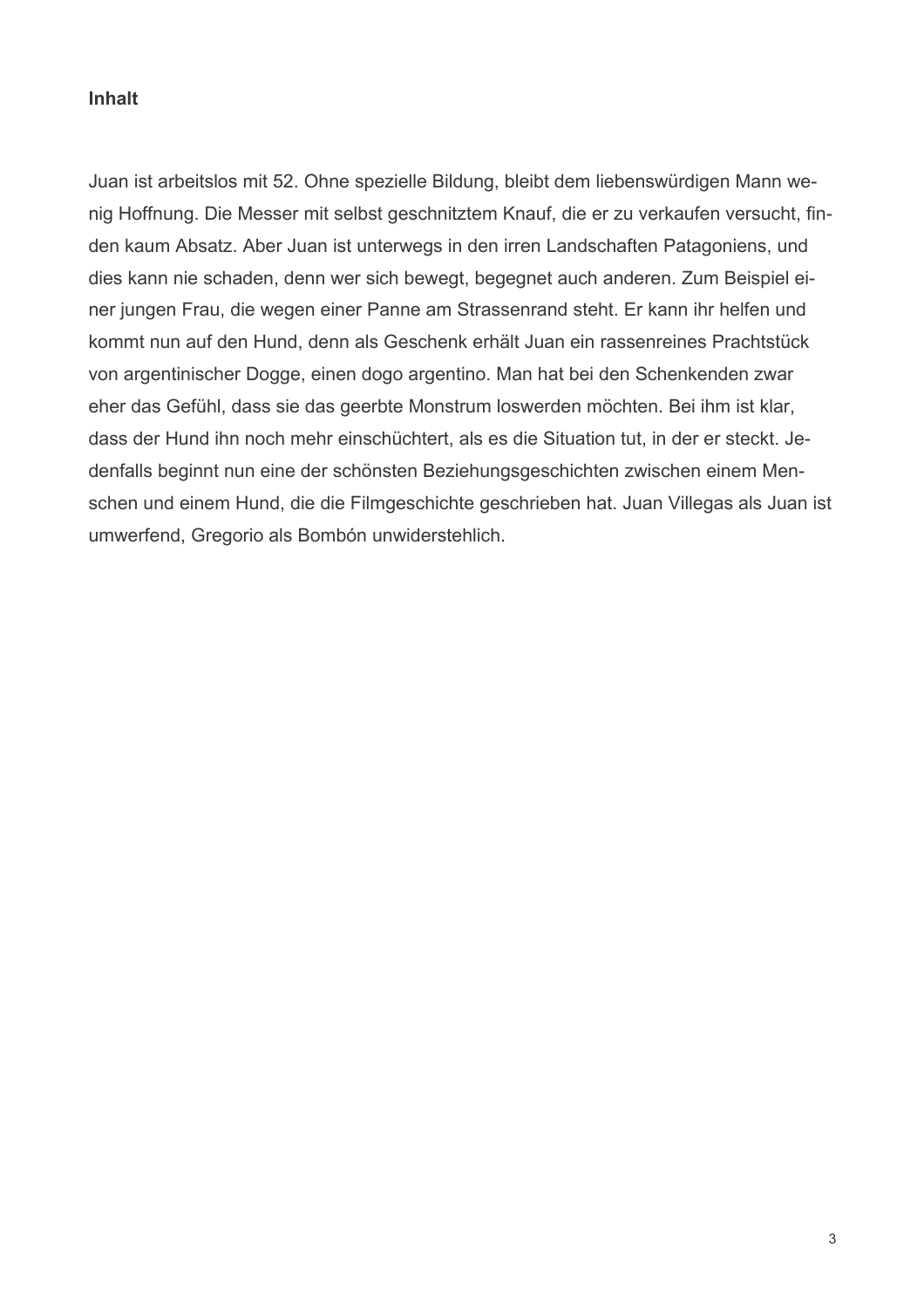## **Der Regisseur**

Carlos Sorín kommt ursprünglich aus der Werbefilmbranche, aber seine Filme sind das pure Gegenteil der Lauthalsigkeit im Spotgeschäft - sie sind von einer Ruhe getragen, die einen als Zuschauerin oder Zuschauer schweben lässt. Sein erster Spielfilm, La película del Rey aus dem Jahr 1986, wurde in Venedig mit dem Silbernen Löwen und in Spanien mit einem Goya für den besten fremdsprachigen Film ausgezeichnet. Der zweite Spielfilm, Eternas sonrisas de New Jersey, ist ebenso wie Historias mínimas in der Wüste Patagoniens angesiedelt: Daniel Day Lewis spielte in jener abgedrehten Komödie einen irischen Zahnarzt auf der Reise durch das Hinterland Argentiniens. Den Durchbruch hatte Carlos Sorín aber mit Historias mínimas geschafft, dieser Betrachtung von drei Schicksalsfäden, die das Leben beschreiben.

## **Filmografie**

- 1986 La película del Rev
- 1989 Eternas sonrisas de New Jersey
- 2002 Historias mínimas
- 2004 Bombón - el perro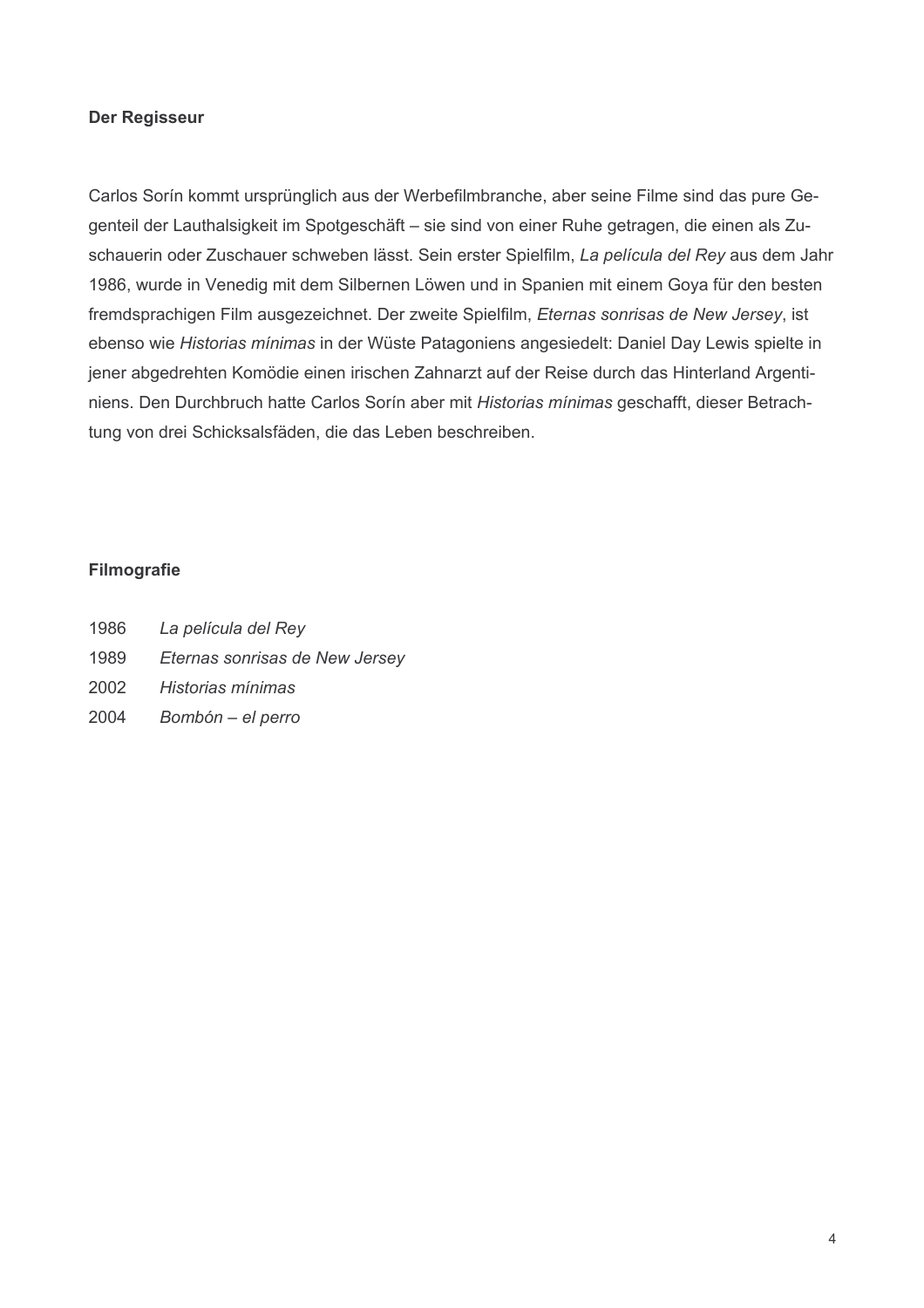## Gedanken von Carlos Sorín

Bombón – el perro ist eine Fortsetzung meines letzten Films Historias mínimas, denn ich arbeite hier mit den gleichen Mitteln: einfache Figuren, die durch Laiendarsteller verkörpert werden und eine minimalistische Erzählweise. Vielleicht sollte man gar nicht von einfachen Figuren sprechen, denn eigentlich gibt es sie gar nicht: das innere Universum des bescheidensten ecuadorianischen Bauern ist ebenso unergründlich wie dasjenige eines Philosophieprofessors. Ein Unterschied besteht höchstens darin, dass Letzterer hauptsächlich mittels Wort nachdenkt und kommuniziert und jener, elementarer, durch Gesten und Schweigen. Im Film habe ich die Gestik dem Text immer vorgezogen. Ein Blick, ein Schweigen, ein Gesichtsausdruck in Nahaufnahme sagen mehr aus als manches Wort. Und so verhält es sich mit "einfachen" Figuren: man muss in ihren Augen lesen. Ich glaube, dass hier das grosse Erbe der Malerei im Kino nachwirkt. Der niedergeschlagene Blick von Felipe IV in den letzten Gemälden von Velázguez erzählt uns mehr über die Tragödie dieses Königs als alle Geschichtsbücher zusammen. In Bombón - el perro arbeite ich wieder mit Laiendarstellern. Dies rührt von meinen Erfahrungen als Werbefilmer her, wo ich zum Teil mit realen Aufnahmen arbeitete. Aber auch das aktuelle unabhängige Kino, das sich oft im Grenzbereich zwischen Fiktion und Dokumentarfilm bewegt, hat mich inspiriert. Ganz allgemein gesprochen, zieht mich das Dokumentarische mehr an als die Fiktion, so liegt meine Vorliebe auch eher bei Biografien als bei Romanen. Mit realen Menschen, an realen Orten und mit realem Licht zu arbeiten, verringert das dem Kino inhärente Manipulationspotential. Denn Kino ist doch von Grund auf eine Täuschung: Die Schiffe jener Schlacht sind gar keine Schiffe, der Prinz ist kein Prinz, die Verliebten, die sich küssen, sind nicht verliebt (zumindest nicht ineinander). Was mich auf der andern Seite im Dokumentarfilm – und besonders in den dramatischen Aufnahmen von Kriegsszenen – immer angezogen hat, ist die Tatsache, dass niemand sich darum bemüht zu sein, was er ist. Das hat eine ungeheure Kraft, weil es nah am Echten ist. Ich fragte mich immer, ob es wohl möglich wäre, eine fiktive Geschichte aus Versatzstücken der Realität zu erzählen wie die Grossmutter, die aus verschiedenen Stoffresten eine Decke näht. Eine Geschichte, in der die, die auftreten, zu einem grossen Teil "sind" und nicht sein wollen. Daher kommt diese Arbeit mit Nichtschauspielern, jedoch unter einer Bedingung: sie handeln nicht als Schauspieler – das könnten sie wohl nicht so gut –, sondern als sie selbst. Die Darsteller in Bombón – el perro sind absolut identisch mit den Figuren. Nicht in den Begebenheiten, denn in Wirklichkeit gehen sie anderen Beschäftigungen nach oder leben anderswo, aber im Wesentlichen, im Wesen. Die Idee ist, in dieser Überlagerung absolut echte Momente einzufangen. Zum Beispiel das überwältigte Gesicht von Juan Villegas als Filmfigur, als ihm vierhundert Menschen zujubeln, weil er die Trophäe der Hundeausstellung gewinnt. Nach zwanzig Jahren als Wärter einer einsamen Tankstelle an einer verlorenen Landstrasse ist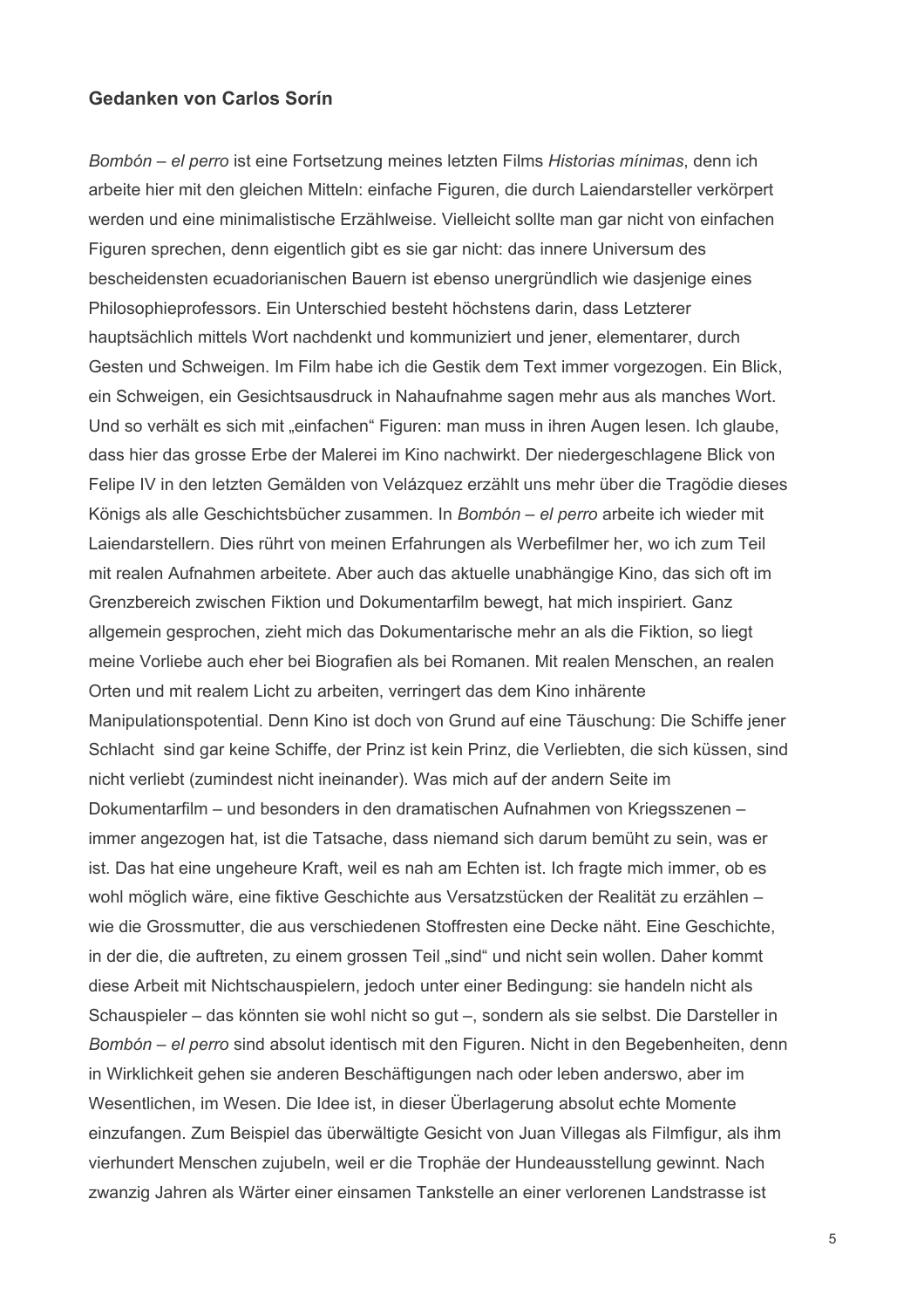dies eine intensive und echte Erfahrung, und es ist Juan Villegas "Mensch", der die vergangenen zwanzig Jahre in einer einsamen Garage Autos geparkt hat, der diesen Applaus empfängt. Die Situation ist eine andere, aber das Gefühl ist das gleiche. Wenn es der Kamera gelingt, solche Momente festzuhalten, so deshalb, weil wir vor einem Stück Wahrheit stehen. Am Ende des Abspanns werden Sie den bekannten Satz lesen können: "Die Handlungen und Personen dieser Geschichte sind frei erfunden. Jegliche Ähnlichkeit mit der Realität ist simple Übereinstimmung." Aber nehmen Sie es nicht allzu wörtlich: weder sind die Figuren und Situationen in diesem Film rein fiktiv, noch die Ähnlichkeiten simple Übereinstimmung.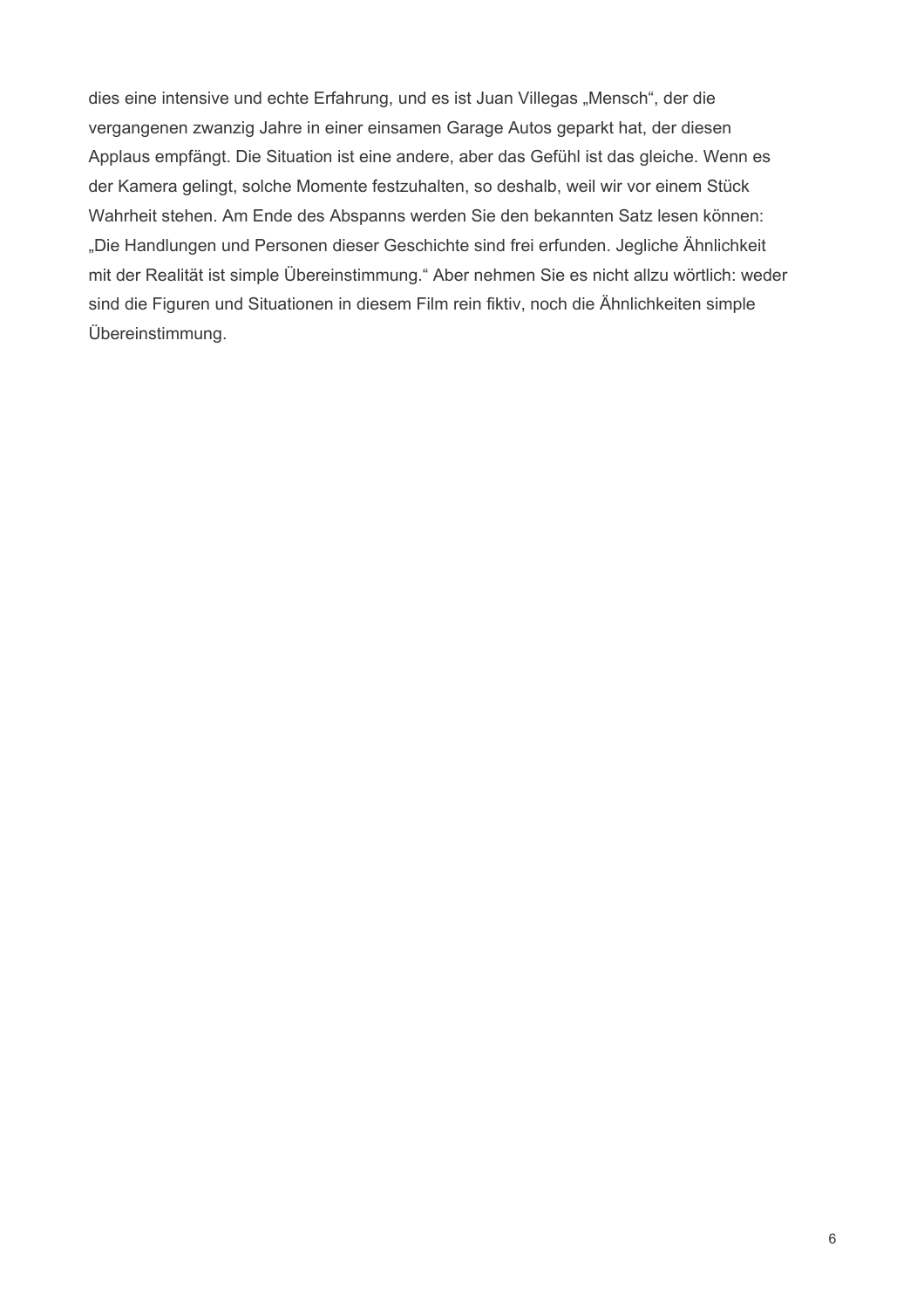## Die Figuren

## Juan Villegas (Juan Villegas)

Gibt in Bombón - el perro sein Filmdebüt. Im Leben ist er Portier einer Garage in der Nähe von Sorins Produktionsfirma. Nach den Dreharbeiten kehrte er an seine Arbeitsstelle zurück. Aber Sorín beschämt es zuweilen, dass Juan, nachdem sie zusammen einen Film gedreht haben, wieder sein Auto parkiert.

## Walter Donado (Walter Donado)

Auch für ihn ist es der erste Film. Als ehemaliger Soldat im Falklandkrieg spezialisierte er sich in den letzten Jahren darauf, alle möglichen Tiere für Filmaufnahmen oder sonstige Spektakel aufzutreiben. Er macht seinen Job sehr aut und ist unter Leuten, die dringend einen Löwen, einen Schimpansen oder einen Piranhaschwarm brauchen, sehr gefragt.

#### Gregorio (Bombón - der Hund)

Dogo argentino. Stammt von ACG - Estuque de Santa Isabel und Pacha von Nueva Córdoba ab. Er hat an Hundeausstellungen auf der ganzen Welt zahlreiche Trophäen gewonnen. Dies ist seine erste Filmrolle. Seine Idole sind Lassie und Rin Tin Tin.

#### Micol Estévez (Gracielita)

Mit 9 Jahren ist sie von allen DarstellerInnen die einzige mit solider Berufserfahrung. Seit dem vierten Lebensjahr ist sie Schauspielerin und tritt regelmässig in Filmen, im Fernsehen und im Theater auf.

#### Kita Ca (Die Gutsfrau)

Als Gestalttherapeutin wurde sie vom Castingverantwortlichen um psychologische Unterstützung angefragt. Schliesslich endete sie auf dem Set.

#### Pascual Condito (Pascual)

Ein bekannter argentinischer Kinoverleiher. Er hat Historias mínimas mit viel Erfolg ausgewertet.

#### Claudina Fazzini (Claudina)

Produktionsassistentin bei Werbeaufnahmen von Carlos Sorín. Das erste Mal auf der Filmbühne.

## Carlos Rossi (Der Verwalter)

Pressechef vom "Consejo Deliberante de Bahia Blanca". Bis zum Drehtag glaubte er, es handle sich um einen Scherz, den ihm seine Freunde spielten.

## Mariela Diaz (Die Tochter)

Oberstufenlehrerin. Sie debütierte in Historias mínimas.

#### Rosa Valsecchi (Susana)

Gerichtsangestellte. Lehrerin und Laienschauspielerin. Auch sie war schon bei Historias mínimas dabei. Bombón - el perro ist ihr zweiter Film.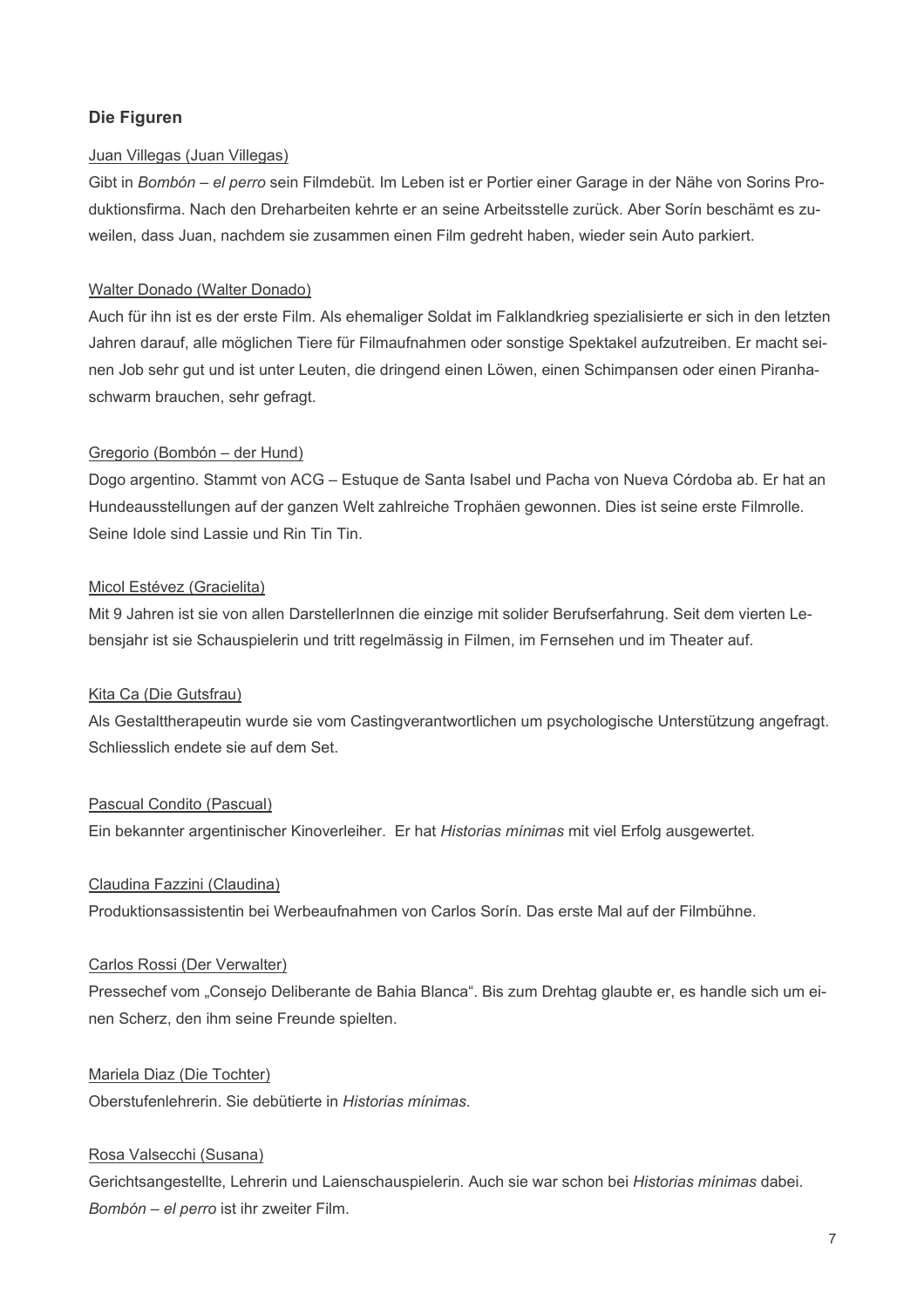## Sabino Morales

Schafzüchterin in Patagonien. Nach Historias mínimas hat sie in Bombón zum zweiten Mal eine Filmrolle inne.

# Rolo Andrada

Organisiert soziale Events und animiert Feste in seiner Heimatprovinz. Nach Historias mínimas sein zweiter Film.

**Zur Produktion** 

Die Dreharbeiten wurden im November und Dezember 2003 in den Landschaften Patagoniens realisiert. Wie schon in Historias mínimas, wollte der Regisseur mit Darstellern arbeiten, die keine Schauspielausbildung hatten. Das Casting führte durch mehrere Provinzen: Buenos Aires, Santa Fe, Córdoba, Tucumán, Santiago del Estero, Catamarca, La Rioja, Chaco, Corrientes, Neuquén, Río Negro und Santa Cruz.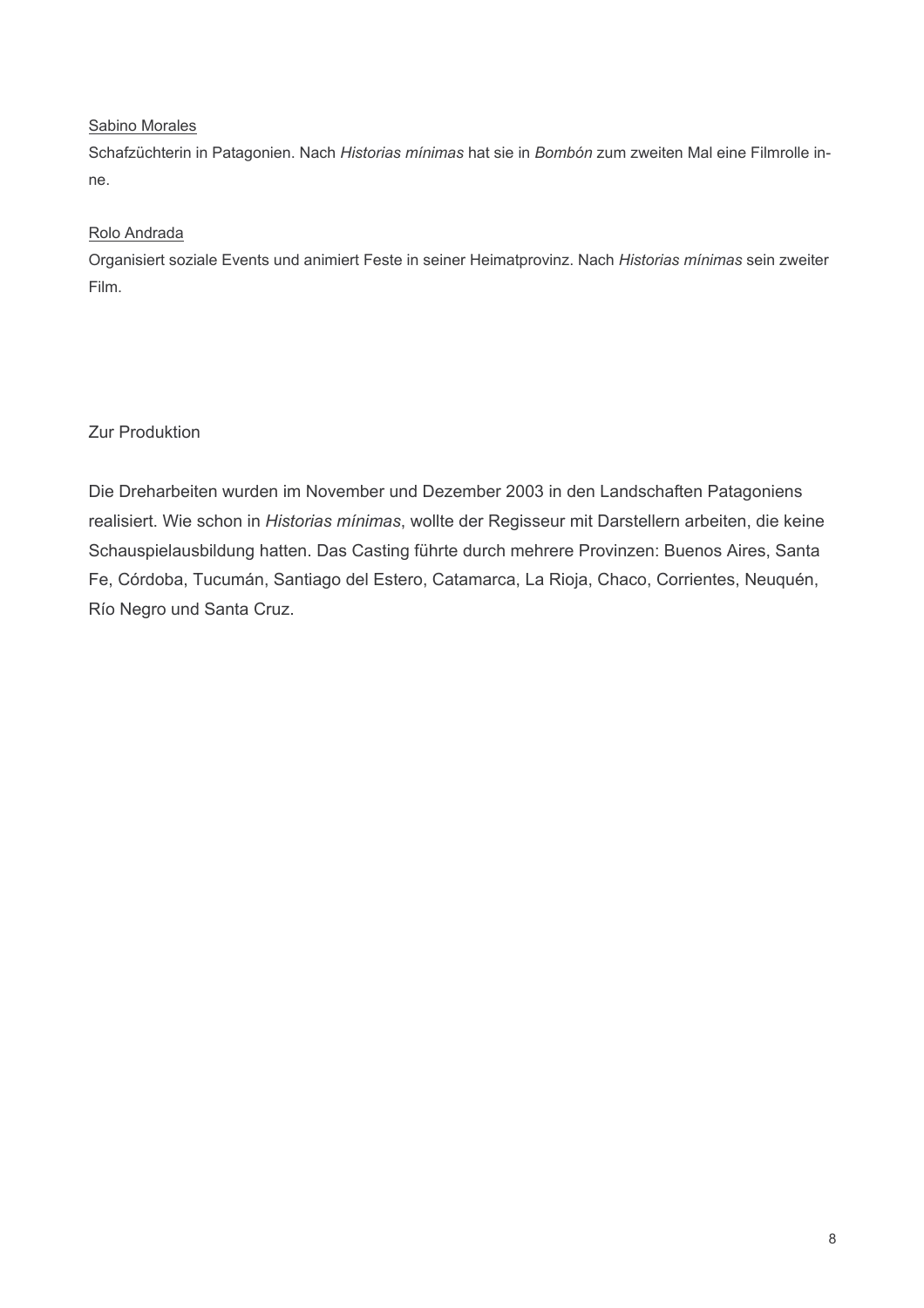## Gedanken zum Film

Ein Mann kommt auf den Hund, möchte man sagen, und gleichzeitig anfügen: Er entdeckt dabei das Leben neu und findet zu sich und einem Auskommen. Als die jüngste filmische Erzählung von Carlos Sorín ansetzt, ist der Mann arbeitslos und versucht auf geradezu rührende Art. Messer mit selber geschnitztem Knauf an die Leute zu bringen.

Coco heisst er, und wir erfahren im Verlauf seiner Geschichte, dass er an der Tankstelle, an der er die vergangenen zwanzig Jahre gearbeitet hatte, entlassen wurde. Arbeit gibt es im neoliberal ausgebluteten und einst so reichen Argentinien heute viel zu wenig, aber deshalb muss man noch lange nicht den Bettel hinschmeissen und schon gar nicht einen traurigen Film gestalten. Der Finne Aki Kaurismäki hat mit der ihm eigenen Lakonik schon oft genug bewiesen, dass auch hoffnungslose Geschichten ein gutes Ende nehmen können, etwas guter Wille, eine gesunde Portion Durchhaltevermögen und Humor vorausgesetzt.

## Eigenständigkeit in der Familie Kaurismäki

Der Argentinier Carlos Sorín ist mit dem Finnen aber nur bis zu einem gewissen Grad vergleichbar: im lakonischen Humor, in der Liebe zu den gesellschaftlich ausgemusterten Figuren, in der umwerfenden Trockenheit, in der er seine Geschichten erzählt, und sicher auch im Umgang mit der Landschaft, in der sich seine Figuren bewegen. Bei Sorín ist es Patagonien, eine unendliche Weite, in der jeder Riese als kleiner Frosch erscheinen muss, der da am Wegrand vorwärts hopst.

## Lebensnahe Geschichten ganz gross

Carlos Sorín ist ein Meister der einfachen Geschichten von einfachen Leuten. Wer seinen letzten Spielfilm Historias mínimas gesehen hat, konnte sich der Faszination nicht entziehen. Einer Faszination, die nicht von Stars ausgeht, sondern von einfachen Menschen, die als Laien in eine Rolle schlüpfen, die weitgehend ihre eigene ist. Sorin hat damals erzählt, wie auf dem Dreh nach seinem Ruf "Klappe!", was Ende einer Szene bedeutet, das Leben der Szene sich in der Wirklichkeit einfach und nahtlos fortsetzte. Nun ist dies allein natürlich noch keine Qualität, aber in seinem neuen Film Bombón - el perro sehen wir wieder, was uns als Betrachtende an all der Gewöhnlichkeit so ungemein fasziniert, packt und auf eine wohltuende Art amüsiert: Es ist die Schlichtheit der Darstellung, das Menschelnde, das in jeder einzelnen Figur steckt, die Liebenswürdigkeit zum Beispiel von Juan, das Schicksalsergebene, bei dem wir immer mal wieder eingreifen möchten, wo es doch auch ohne uns und ohne Eingriff von aussen seinen Verlauf nimmt – und erst noch einen wundersam guten. Wer jedenfalls wie der Schreibende selber am Anfang dem Juan wünschte, er möge doch das Ungetüm von Dogge rasch wieder loswerden, hat am Ende Angst, dass dem Tier etwas zustossen könnte, und er/sie hat mehr als dies, aber dies sicher begriffen: Das Leben ist voller Überraschungen, man muss sie nur wahrnehmen und sich offen auf sie einlassen. Dann mag man auf den Hund kommen, aber eben den Hund lieben. Und mit ihm das Leben, so einfach. wie es einem spielt, und ohne Wenn und Aber.

**Walter Ruggle**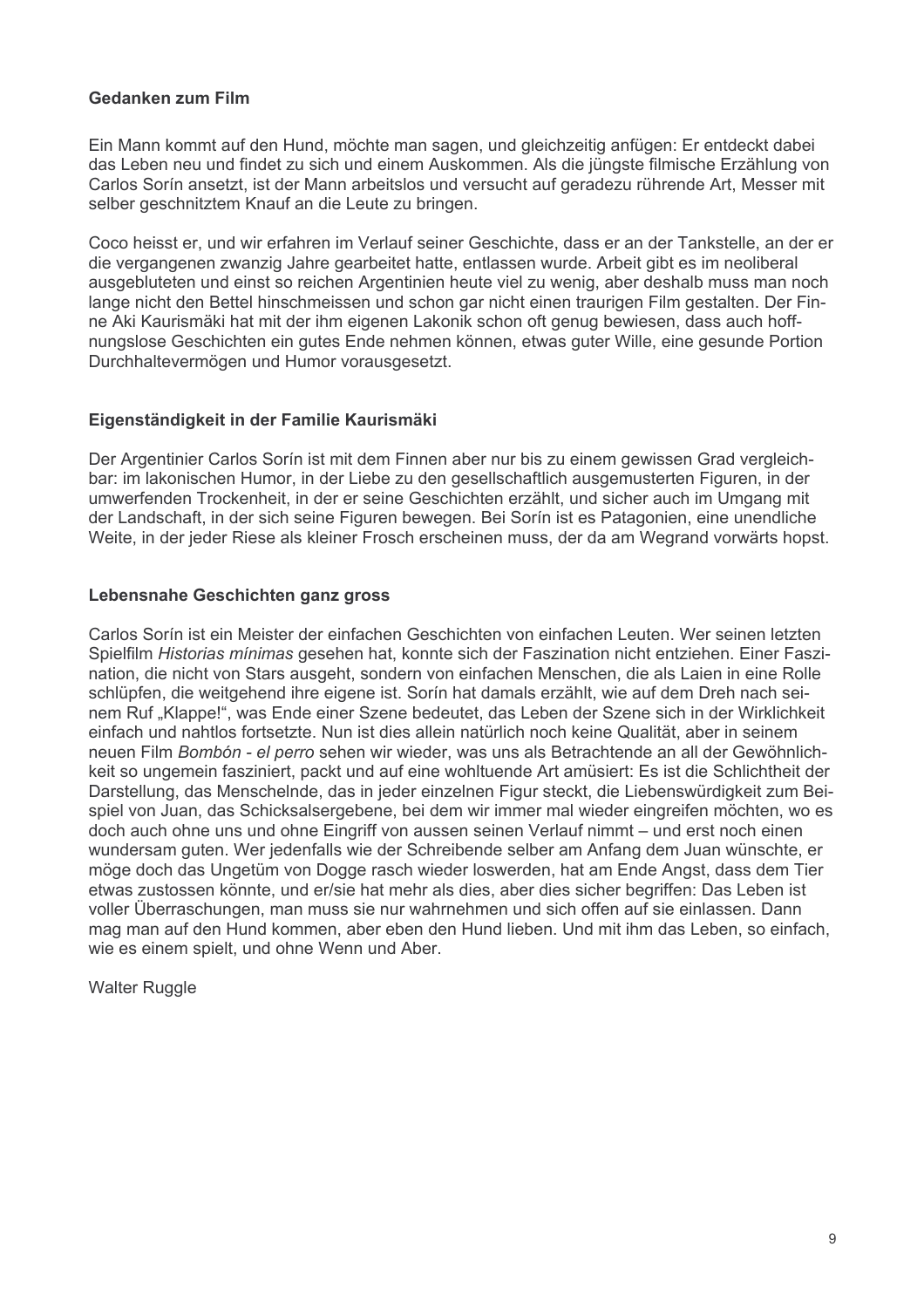## Interview

mit Carlos Sorín (März 2005, El ojo que piensa", lateinamerikanische Filmzeitschrift)

Als ich Bombón - el perro gesehen habe, musste ich an Historias mínimas denken und wie wohl dieser Film Ihr Leben beeinflusst hat. Nach zwei Jahren haben Sie erneut einen Spielfilm fertiggestellt. Bei den beiden Filmen sind auch Parallelen festzustellen. Wie denken Sie heute über Historias minimas?

Historias mínimas hat mein Leben auf persönlicher, familiärer und beruflicher Ebene verändert. Ich habe sogar meine Werbefilmfirma verkauft, mit der ich zuvor mein Leben verdient hatte. Den Film hatte ich ohne grosse Erwartungen gedreht, machte ihn mehr für mich, wollte sehen, ob ich nach so vielen Jahren Kinoabsenz noch Regie führen konnte. Ich spekulierte auf nichts, doch der Film entwickelte eine Eigendynamik. Danach veränderte sich mein Leben, wofür ich sehr dankbar bin, denn ich liebe das Filmemachen, das Drehen bereitet mir grosse Freude. Und jetzt, um Verpasstes aufzuholen, habe ich Bombón gemacht und Mitte 2005 werde ich ein neues Projekt in Angriff nehmen. Ich möchte diesen Rhythmus beibehalten und alle zwei Jahren einen Film fertig haben. Es sind keine kostspieligen Produktionen und ausserdem können wir in Argentinien auf eine starke staatliche Unterstützung zählen.

## Die Geschichte des Mannes mit dem Hund erinnert an Momente in Historias mínimas. Entstand diese Verbindung von Anfang an bewusst?

Wahrscheinlich schon. Die Geschichten beider Filme sind aus Reisen hervorgegangen – aus dem. was man mitnimmt, und das im Schaffensprozess plötzlich sichtbar wird. Ich habe immer zuerst eine Figur im Kopf und erst in zweiter Linie die Geschichte. Meine Filme handeln von Figuren, dann taucht die Geschichte auf. die nötig ist, um den Zuschauer 90 Minuten lang in Bann zu halten. Aber für mich steht eindeutig die Figur im Vordergrund und was sie erlebt. Ich wollte einen Film drehen über Verlierer, Ich denke sowieso, dass wir in Argentinien und Lateinamerika vor allem darüber sprechen können, denn die Schwierigkeiten der menschlichen Existenz treten hier sehr deutlich zu Tage. Und wer ist ein grösserer Verlierer als ein Arbeitsloser ... Gleichzeitig wollte ich das Thema aber nicht als Drama gestalten, sondern mit Humor, es sollte ein bisschen eine Komödie sein, das ist natürlich bei dem an und für sich sehr dramatischen Inhalt nicht ganz einfach. Und da bin ich dann auf die Idee mit dem Hund gekommen, auch wenn die Beziehung Hund/Hundebesitzer für mich nicht zentral war. Denn eigentlich ist der Hund kein Hund, so wie er es in Historias mínimas auch nicht war, sondern ein Symbol für etwas anderes, in diesem Fall ein Symbol für Möglichkeiten. Mit fünfzig ist ein Arbeitsloser ein gesellschaftlich Ausgemusterter, seine Persönlichkeit löst sich in Nichts auf, aber mit dem Hund gelingt es ihm, sie zu festigen, es hat sich eine Tür aufgetan. Wie in Historias mínimas ist der Hund so etwas wie das Bewusstsein, das beobachtende Auge Gottes.

#### Wie viel wussten Sie denn über die Welt der Hunde und die professionellen Hundeausstellungen, bevor Sie mit dem Drehbuch begonnen haben?

Ich hatte schon immer einen Hund, war aber nie an solchen Wettbewerben. Hundeausstellungen fand ich aber immer irgendwie spannend, weil da gar nicht die Hunde wichtig sind, sondern die Menschen, die Besitzer, die durch den Hund jemand sein wollen. Nebst dem kommerziellen Aspekt sind die Besitzer und Züchter dieser Tiere interessant, denn sie SIND durch den Hund. Es sind sehr spezielle Menschen und ausserdem steht hinter dem Ganzen ein grosser Markt, eine Industrie.

#### Seit Ihrem Erstlingswerk La película del Rey ist die Landschaft Patagoniens in ihren Filmen immer präsent. Was verbindet Sie so stark mit dieser Gegend?

Meine Vorliebe für Patagonien hat viele Gründe. Mir gefällt die karge Landschaft. Das erste Mal war ich während meines Militärdienstes da. Ich lebte ein Jahr dort und diese Zeit hat mich stark geprägt. Dann kommt hinzu, dass ich ein grosser Liebhaber von Reiseliteratur und der grossen Naturalisten des 19. Jh. bin. In einer so gründlich erforschten Welt wie der unsrigen hat Patagonien etwas Mysteriöses bewahren können, ein Hauch von "Ende der Welt", was mich unheimlich anzieht. Schliesslich liebe ich das Reisen, alleine am Steuer zu sitzen. Manchmal fahre ich los, ohne im Voraus zu wissen, welche Route ich einschlagen werde, und Patagonien eignet sich dafür hervorragend, nie weiss man im Voraus, wo man die Nacht verbringen wird.

#### Gegen Ende des Films, als der Hund verschwindet, hat man Angst, der Film werde tragisch enden, aber glücklicherweise kommt es anders. Was hat es mit dieser Wende auf sich?

Ich glaube, man muss den Zuschauer überraschen. Und Sie haben Recht, alle erwarten am Schluss etwas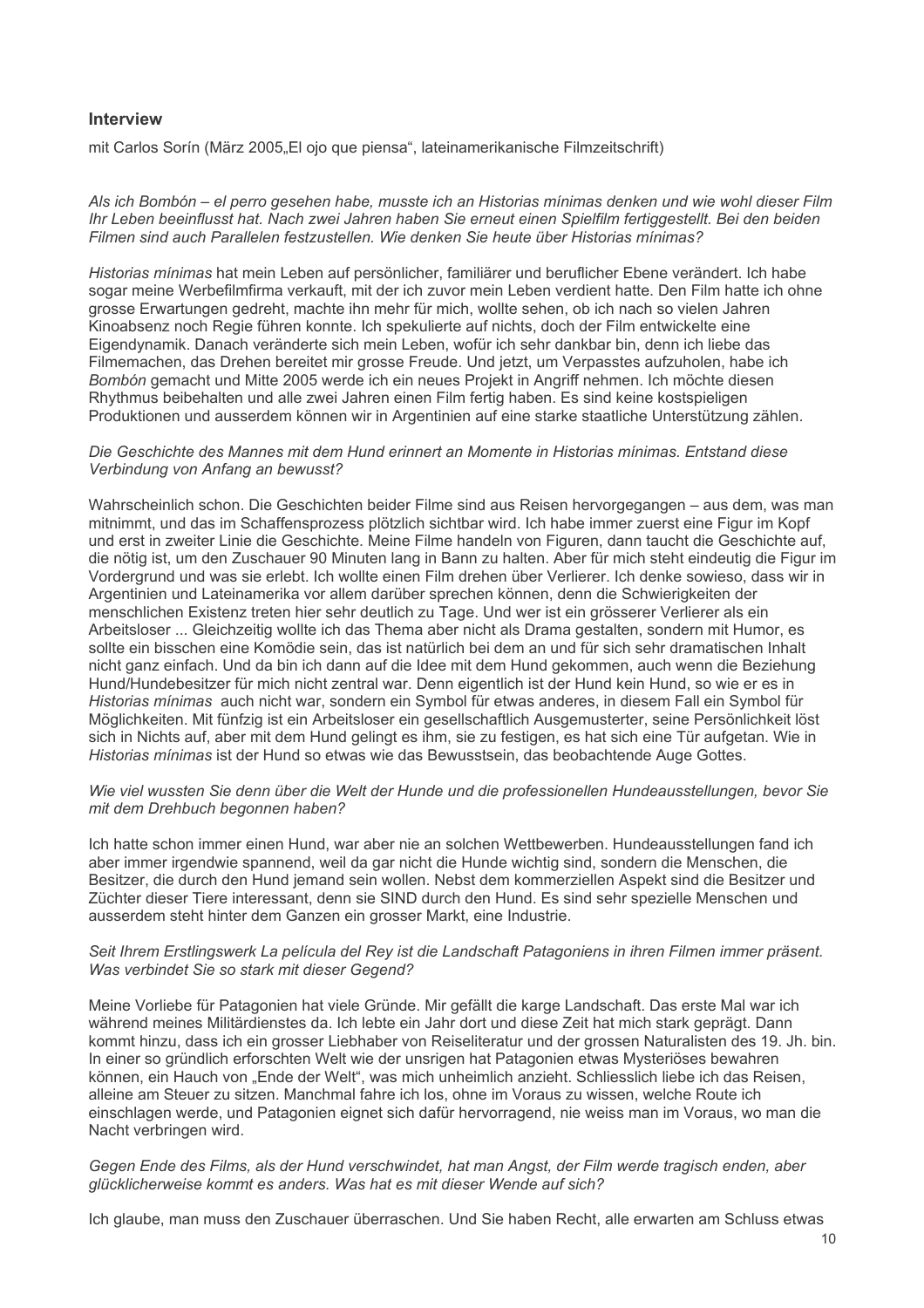Schlimmes und so enden argentinische Filme in der Regel auch. Im Grund scheint mir, auch hier stehe es am Ende nicht zum Besten. Der Hund ist okav, aber ich glaube nicht, dass es Juan so wohl ist in seiner Haut. Ich merke, dass die Zuschauer am Ende erleichtert und dankbar sind, aber ich weiss nicht, wieso ich das so gedreht habe, es hat sich ganz natürlich ergeben. Ich möchte den Zuschauern immer eine Hoffnung mitaeben.

#### Die Dreharbeiten in dieser Gegend und mit solchen Darstellern scheinen nicht gerade vereinbar mit einem aufwendigen Drehstil.

Ich probe nie viel und oft gebe ich den Darstellern nicht einmal den Text mit, sondern führe sie vor Ort ein. Ich filme hingegen sehr viel, mit zwei Kameras, um alles einzufangen. Ausserdem kann ich Laiendarsteller nicht mit Anweisungen überhäufen, sondern versuche das Ganze spielerisch anzugehen. Die Kamera führe ich dokumentarisch. Nichts soll für die Kamera getan werden, sie beobachtet nur, ohne aufzufallen. Die Poetik liegt in Situationen, nicht in der Kamera. Wenn sich die Figur nicht bewegt, bewege ich die Kamera auch nicht. Vielleicht ist das eine Gegenreaktion auf die Werbefilme, die ich so viele Jahre lang gedreht habe. Deshalb, wenn sich jemand bewegt, bewegt sich die Kamera auch, jedoch ein bisschen später, wie im Dokumentarfilm. Das Ganze soll natürlich wirken, auch wenn eine - allerdings zurückhaltende und flexible -Inszenierung selbstverständlich da ist.

#### Wenn Sie kein Kino machen, ziehen Sie sich jeweils in die Werbebranche zurück. Trotzdem ist dem Stil von Historias mínimas und Bombón von dieser Erfahrung nichts anzumerken. Hatten Sie damit zu kämpfen?

Nein, im Gegenteil, Mir bereitet es Mühe, im Werbestil zu drehen, das andere passiert wie automatisch. Aber bei Historias mínimas habe ich viel darüber nachgedacht, ich wollte ein entschlacktes Kino machen, ausserdem hatte ich das Beispiel des iranischen Films vor Augen, der einfach gestaltet ist. Wenn Poesie denn überhaupt entsteht, dann gefällt es mir, dass dies nicht durch formale Aspekte, sondern durch andere Dinge passiert. Zwar weiss ich nicht wie lange noch, aber heute fühle ich mich zuhause in dieser Art Film. Ausserdem zwingt mich die Tatsache, nicht mit Profi-Schauspielern zu arbeiten, zu diesem Stil, ich kann sie ja nicht in den Dienst der Kamera stellen.

#### Ihre Rückkehr zum Film fällt in eine Phase ausserordentlicher Kreativität im argentinischen Kinoschaffen. Wo sehen Sie Ihren Platz in dieser Entwicklung?

Ich weiss nicht. Es ist schwierig, dies von Innen her zu beurteilen. Ich gehöre einer andern Generation an, gleichzeitig stehe ich den jüngeren Regisseuren im Geist nah, vor allem in der Art, zu produzieren. Ich hatte schon immer eine Vorliebe für die Avantgarde, für alles, was sich gegen das Etablierte auflehnt, deshalb auch meine Begeisterung für das unabhängige englische Kino und die französische Nouvelle Vague, kurz jene Bewegungen, die dem Etablierten in Kunst und Film entgegen liefen. Diese Faszination habe ich noch immer, deshalb mache ich kein Mainstream-Kino und dies bringt mich mit viel jüngeren Leuten in Kontakt. aber ich gehöre einer andern Generation an und habe andere Erfahrungen. Die Sicht auf die Dinge ist allerdings gar nicht so verschieden, denn ich glaube, dass die tiefe Krise Argentiniens uns in dieser Hinsicht geeint hat. Es war eine gemeinsame und intensive Erfahrung, deshalb fühle ich mich nicht weit entfernt vom Kino einer Lucrecia Martel, eines Pablo Trapero oder Adrián Caetano.

## Wie entstand die Musik von Bombón?

Die Musik stammt von meinem Sohn. Nicolás Sorín, wie schon bei Historias mínimas. Damals waltete ich allerdings noch als Regisseur und Vater, in Bombón hingegen nicht, hier war er frei und machte die Musik, die er wollte. Ich bin sehr zufrieden mit dem Resultat, sie hat folkloristische Element und ist gefühlsbetont. Ich halte ihn für sehr talentiert und glaube. dass er beim Film Karriere machen kann.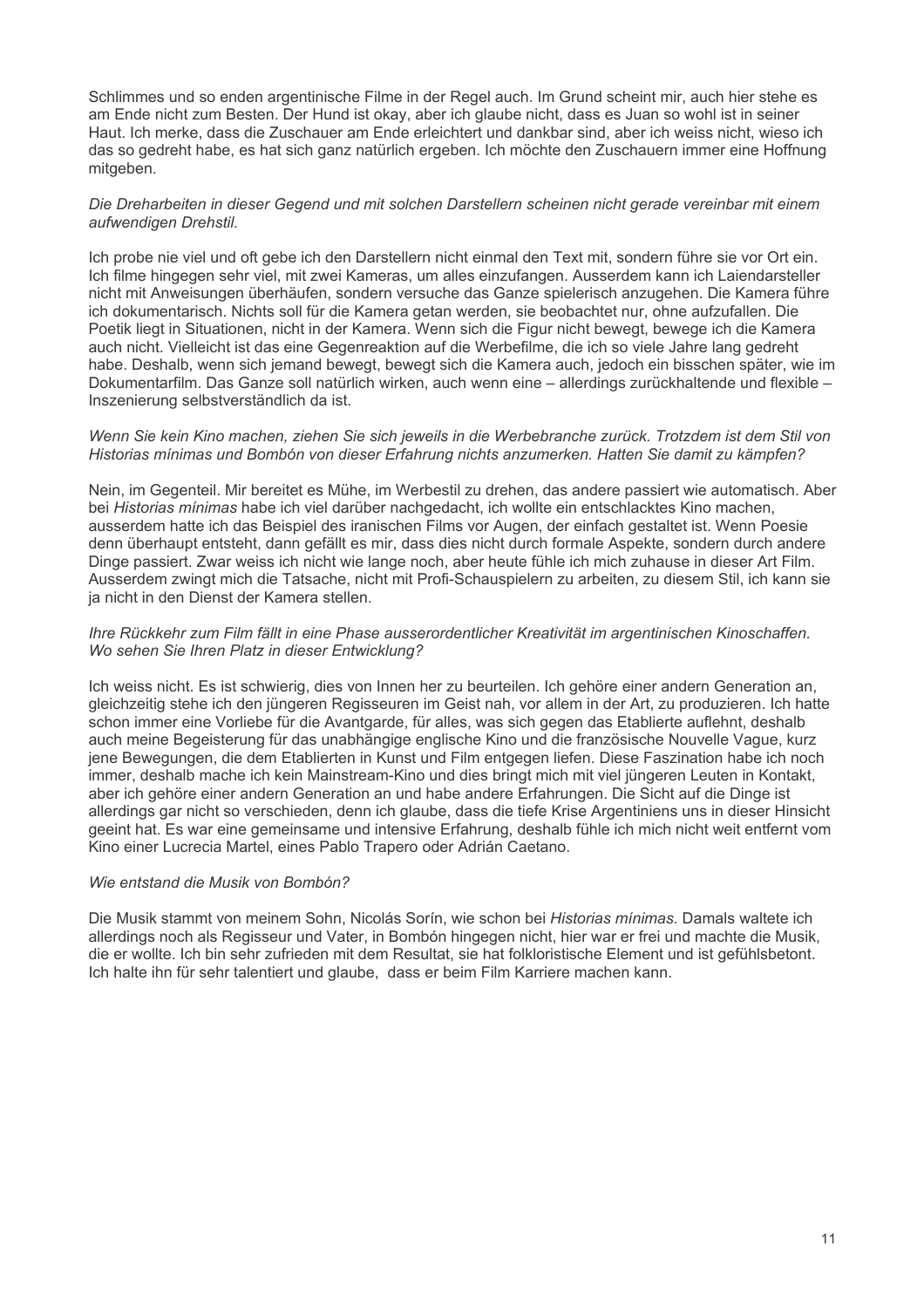## Dogo Argentino (aus dem Lexikon)

## **Herkunft und Geschichtliches**

Der Dogo Argentino ist ursprünglich ein Jagdhund, er eignet sich jedoch auch hervorragend als Familien- oder Begleithund.

Begründer der Rasse ist Dr. Antonio Nores Martínez, der 1928 den ersten Standard entwickelte.

Der Dogo Argentino wurde und wird in seiner Heimat als Jagdhund für Grosswild, insbesondere für die Wildschweinjagd eingesetzt.

Die ersten drei Hunde dieser Rasse wurden 1968 von dem Kynologen Dr. Erich Schneider-Leyer nach Deutschland importiert. Der Genetiker Professor Dr. Schleger befand noch vor wenigen Jahren das genetische Potential der Rasse als so wertvoll, dass man damit die Zucht der Deutschen Dogge verbessern könnte. Diese Idee wurde aber bisher nicht umgesetzt.

## Einsatz

Der Dogo Argentino muss in seiner Heimat in Gruppen jagen, in denen auch mehrere erwachsene. gleichgeschlechtliche Hunde zusammen arbeiten. Mit Hunden, die zu übersteigertem Aggressionsverhalten neigen, ist dies nicht möglich. Eine gute Sozialisierung ist die Voraussetzung, um mit anderen Tieren und Menschen friedlich zusammen zu leben. Dennoch ist eine gewisse Unverträglichkeit gleichgeschlechtlicher Dogos untereinander keine Seltenheit und führte auch oft während der Jagd zu Problemen. Dr. Martínez erklärte sich dieses Verhalten damit, dass immer wieder der Urtyp eingekreuzt wurde, um eine bestimmte Linie beibehalten zu können.

Mit geduldiger und konseguenter Anleitung eignet sich der Dogo Argentino auch für die Ausbildung zum Fährtenhund oder Schweisshund, sein Geruchsinn ist hervorragend. Auch auf dem Agilityplatz oder im Turnierhundesport kann der Dogo Argentino geführt werden.

## Haltungsbestimmungen

In der Schweiz werden die Haltebestimmungen für den Dogo Argentino von Kanton zu Kanton unterschiedlich geregelt. Da er teilweise zu den Kampfhunden gezählt wird, braucht es in gewissen Kantonen eine Haltebewilligung für diesen Hund.